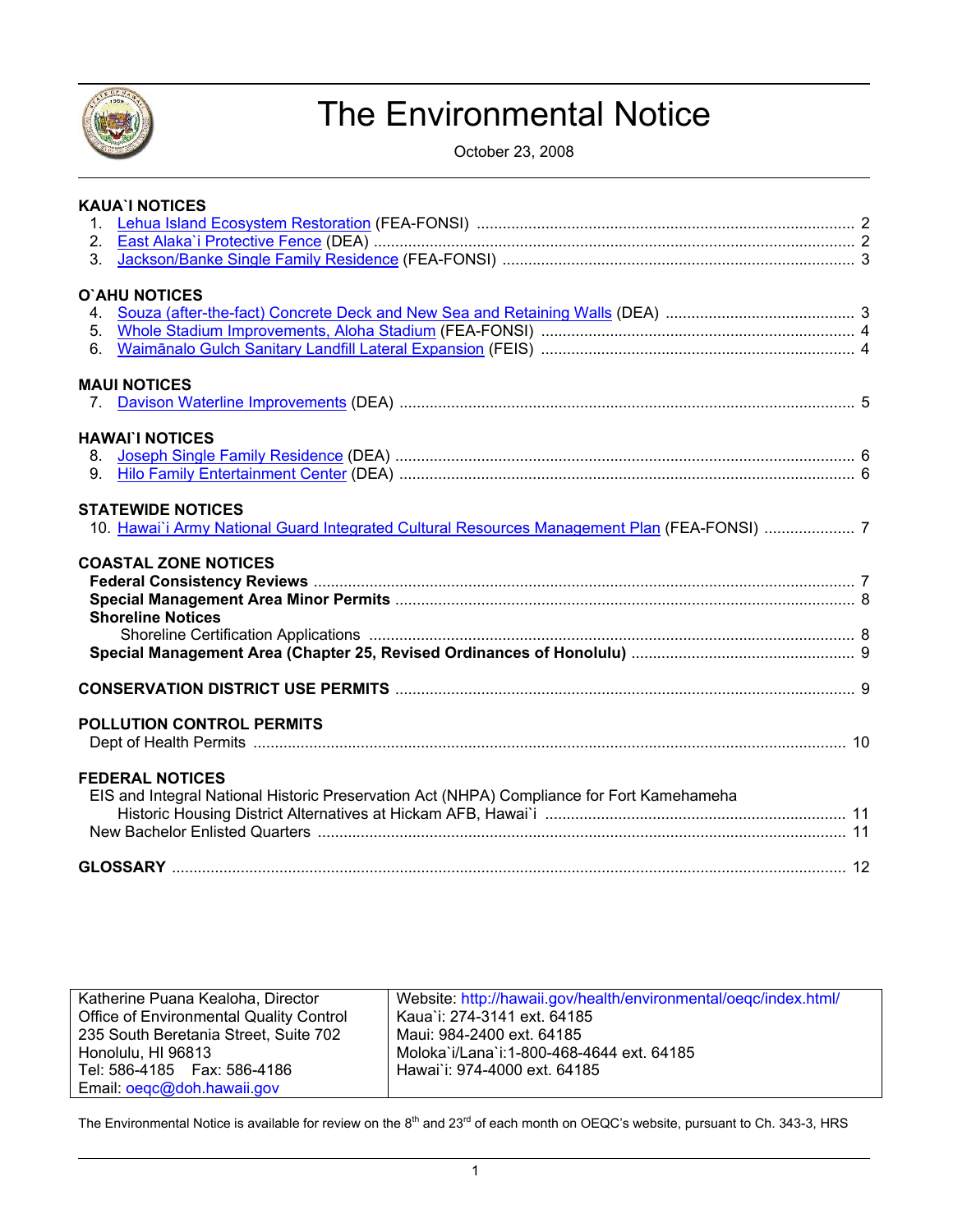## **KAUA`I NOTICES**

#### **1. [Lehua Island Ecosystem Restoration](http://oeqc.doh.hawaii.gov/Shared%20Documents/EA_and_EIS_Online_Library/Kauai/2000s/2008-10-23-KA-FSEA-Lehua-Island-Ecosystem-Restoration.pdf) (HRS 343-5, FSEA-FONSI)**

| Island:            | Kaua`i                                                                                                                                                       |                         | HANALEI |
|--------------------|--------------------------------------------------------------------------------------------------------------------------------------------------------------|-------------------------|---------|
| District:          | Waimea                                                                                                                                                       |                         |         |
| TMK:               | $(4) 1 - 1 - 01:02$                                                                                                                                          |                         |         |
| <b>Proposing</b>   |                                                                                                                                                              |                         |         |
| Agency:            | Division of Forestry and Wildlife, Dept of Land and<br>Natural Resources, 1151 Punchbowl St. Room 325,<br>Honolulu, HI 96813. Contact: Scott Fretz, 587-4187 | <b>WAIMEA</b><br>(part) |         |
| <b>Approving</b>   |                                                                                                                                                              |                         |         |
| Agency:            | Same                                                                                                                                                         |                         | KOLOA   |
| <b>Consultant:</b> | Same                                                                                                                                                         |                         |         |
| <b>Status:</b>     | Final Environmental Assessment (FEA) and Finding of No<br>Significant Impact (FONSI)                                                                         |                         |         |
| <b>Permits:</b>    | DLNR State Wildlife Sanctuary Permit, DOA Aerial Pesticide Application Permit                                                                                |                         |         |

The U.S. Fish and Wildlife Service and the Dept of Land and Natural Resources, Division of Forestry and Wildlife, in cooperation with the U.S. Coast Guard, propose to restore native species on Lehua Island, Kaua`i, by eradicating invasive rats using aerial application of bait pellets containing the anticoagulant rodenticide diphacinone. The project objective is to restore native seabirds, plants and invertebrates by eradicating all rats, which are known to eat these species. Bait with the anticoagulant brodifacoum could be considered for use but only in the very unlikely event that diphacinone failed to eradicate rats. Native species will be re-introduced following rat eradication.

**3** 

A Final Environmental Assessment with a Finding of No Significant Impact (FONSI) was issued for this project in 2005, but proposed changes in project timing and methods resulted in the decision to issue this supplemental document. The biggest change is the proposed shift in timing for application of rodenticide from summer (as proposed in 2005) to winter. USFWS and DOFAW have each issued a FONSI for the Final Supplemental EA since no negative impacts are anticipated to humans, native wildlife on the island, or marine organisms around the island, as per State HRS 343 and Federal NEPA regulations.

#### **2. [East Alaka`i Protective Fence](http://oeqc.doh.hawaii.gov/Shared%20Documents/EA_and_EIS_Online_Library/Kauai/2000s/2008-10-23-KA-DEA-East-Alakai-Protective-Fence.pdf) (HRS 343-5, DEA)**

| Island:<br>District:<br>TMK:<br>Proposing: | Kaua`i<br>Hanalei and Waimea<br>$(4)$ 5-8-01:01 and $(4)$ 1-4-01:03                                                                          |                                                                                                                                                               |
|--------------------------------------------|----------------------------------------------------------------------------------------------------------------------------------------------|---------------------------------------------------------------------------------------------------------------------------------------------------------------|
| Agency:                                    | Kaua`i Watershed Alliance<br>c/o The Nature Conservancy<br>4180 Rice Street, Ste 102B<br>Lihue, HI 96766<br>Allan Rietow, (808)-639-7544     | Watershed Partnerships Program<br>Division of Forestry & Wildlife/DLNR<br>1151 Punchbowl St., Rm.325<br>Honolulu, HI 96813<br>Lisa Ferentinos, (808)-586-0917 |
| <b>Approving</b>                           |                                                                                                                                              |                                                                                                                                                               |
| Agency:                                    | Same                                                                                                                                         |                                                                                                                                                               |
| <b>Consultant:</b>                         | Kaua'i Watershed Alliance, c/o The Nature Conservancy, 4180 Rice Street, Ste 102B, Lihue, HI<br>96766. Contact: Allan Rietow, (808)-639-7544 |                                                                                                                                                               |
| Status:                                    | Draft Environmental Assessment (DEA) notice pending 30-day public comment. Address<br>comments to the Proposing Agency, and OEQC             |                                                                                                                                                               |
| <b>Permits:</b>                            | <b>Conservation District Use Permit</b>                                                                                                      |                                                                                                                                                               |

The Kaua`i Watershed Alliance, with approval of the landowners, proposes to construct a protective fence to intensively reduce feral pig populations within a portion of the eastern Alaka`i Plateau. This watershed receives the greatest rainfall and is home to a rich diversity of unique Hawaiian plants and animals (202 native plants, 66 single island endemic taxa).

The fence will be 4.48 miles long and will enclose 595 acres of the Alakai Wilderness Preserve (State) and 1,405 acres of McBryde Sugar Co. (Alexander & Baldwin) land within the Conservation District. Vegetation will be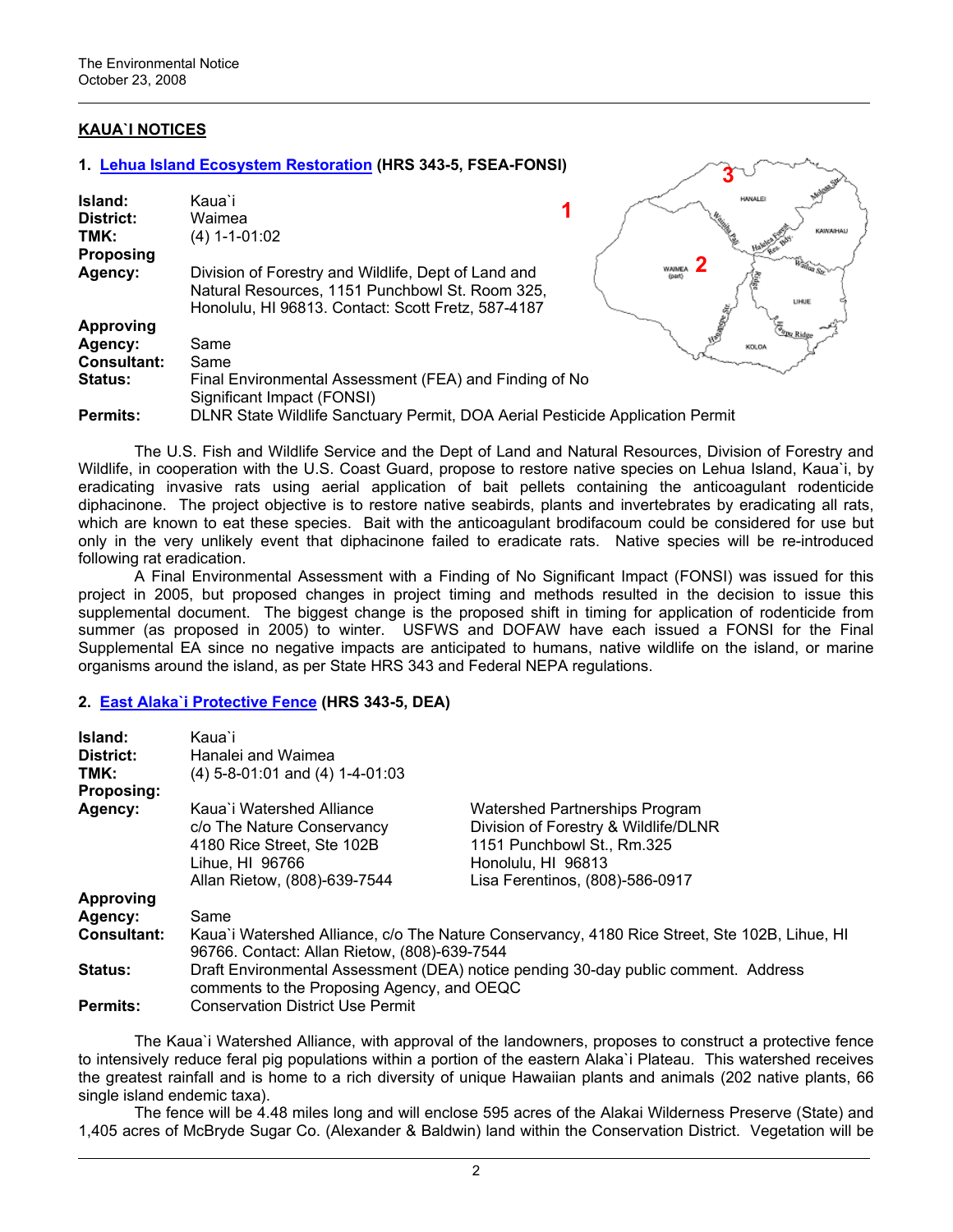cleared from a 10 foot wide corridor along the length of the fence alignment using hand operated tools. A 48 inch high fence will be constructed using galvanized hog wire fence mesh supported by galvanized fence posts. Weatherports and radio repeaters will be assembled.

Research has demonstrated that feral pigs pose a significant threat to the native biodiversity and watershed integrity of native Hawaiian forests. Native vegetation recovers from pig damage when pigs are removed. Decades of pig control in Hawaii verifies that the only successful method of completely protecting an area from pigs is to exclude the animals with wire mesh fence.

## **3. [Jackson/Banke Single Family Residence](http://oeqc.doh.hawaii.gov/Shared%20Documents/EA_and_EIS_Online_Library/Kauai/2000s/2008-10-23-KA-FEA-Jackson-Banke-Residence.pdf) (HRS 343-5, FEA-FONSI)**

| Island:            | Kaua`i                                                                                                                          |
|--------------------|---------------------------------------------------------------------------------------------------------------------------------|
| District:          | Hanalei                                                                                                                         |
| TMK:               | (4) 5-09-05:028                                                                                                                 |
| <b>Applicant:</b>  | Jess Jackson & Barbara Banke, 1045 Alexander Mountain Road, Geyserville, CA 95441. Contact:<br>Toni McWilliams, (707) 525-6260  |
| <b>Approving</b>   |                                                                                                                                 |
| Agency:            | DLNR, Office of Conservation and Coastal Land, P.O. Box 621, Honolulu, HI 96809. Contact: Sam<br>Lemmo, Administrator, 587-0381 |
| <b>Consultant:</b> | Landmark Consulting Services, P.O. Box 915, Hanalei, HI 96714. Contact: 828-6332                                                |
| <b>Status:</b>     | Final Environmental Assessment (FEA) and Finding of No Significant Impact (FONSI)                                               |
| <b>Permits:</b>    | CDUP, Environmental Assessment State Office of Environmental Quality Control, Kaua'i Dept of                                    |
|                    | Public Works Building Permit, SMA, Individual Wastewater System (IWS) Permit                                                    |

The proposed action is for the construction of a new 4 bedroom, 4½ bath Single Family Residence (SFR) of approximately 4,974 square feet within an established neighborhood located in Hā`ena on Kaua`i's North Shore. The proposed residence will be elevated on piers to conform to applicable County regulations regarding the National Flood Insurance Program for coastal high hazard areas. The applicant in this action is requesting that the Board of Land and Natural Resources grant approval for a 5.0-foot height variance for the proposed residence due to the flood zoning characteristics of the parcel. The proposed residence shall be setback 100 feet from the certified shoreline. The Applicant proposes to construct a vehicular gate together with rock walls at the roadway entrance to the property. Existing, permitted fencing along the front and lateral boundaries of the property will be replaced with new fencing to a maximum height of six (6) feet. A copy of the FEA will be available for review at the Princeville Public Library, the findings of which indicate that as a result of the proposed actions there will be no significant negative environmental impacts be they primary, secondary or cumulative.

## **O`AHU NOTICES**

## **4. [Souza \(after-the-fact\) Concrete Deck and New Sea and Retaining Walls](http://oeqc.doh.hawaii.gov/Shared%20Documents/EA_and_EIS_Online_Library/Oahu/2000s/2008-10-23-OA-DEA-Souza-Shoreline-Setback-Variance.pdf) (HRS 343-5, DEA)**

| Island:<br>District:      | O`ahu<br>Ko`olauloa                                                                                                                                       |  |
|---------------------------|-----------------------------------------------------------------------------------------------------------------------------------------------------------|--|
| TMK:<br><b>Applicant:</b> | $(1)$ 4-7-19:49<br>Joseph N. and Kristen Souza, 47-079 Kamehameha<br>Highway, Kahaluu, HI 96744. Contact: Joseph and<br>Kristen Souza, 236-2480           |  |
| <b>Approving</b>          |                                                                                                                                                           |  |
| Agency:                   | Dept of Planning and Permitting, City and County of<br>Honolulu, 650 South King Street, 7th Floor, Honolulu, HI<br>96813. Contact: Steve Tagawa, 768-8024 |  |
| <b>Consultant:</b>        | Same                                                                                                                                                      |  |
| <b>Status:</b>            | Draft Environmental Assessment (DEA) notice pending<br>30-day public comment. Address comments to the<br>Applicant, Approving Agency, and OEQC            |  |
| <b>Permits:</b>           | <b>Shoreline Setback Variance</b>                                                                                                                         |  |



The applicant seeks a shoreline setback variance (SV) to both retain existing unauthorized improvements and to allow new construction at 47-079 Kamehameha Highway in Kahalu`u. The applicant seeks to retain an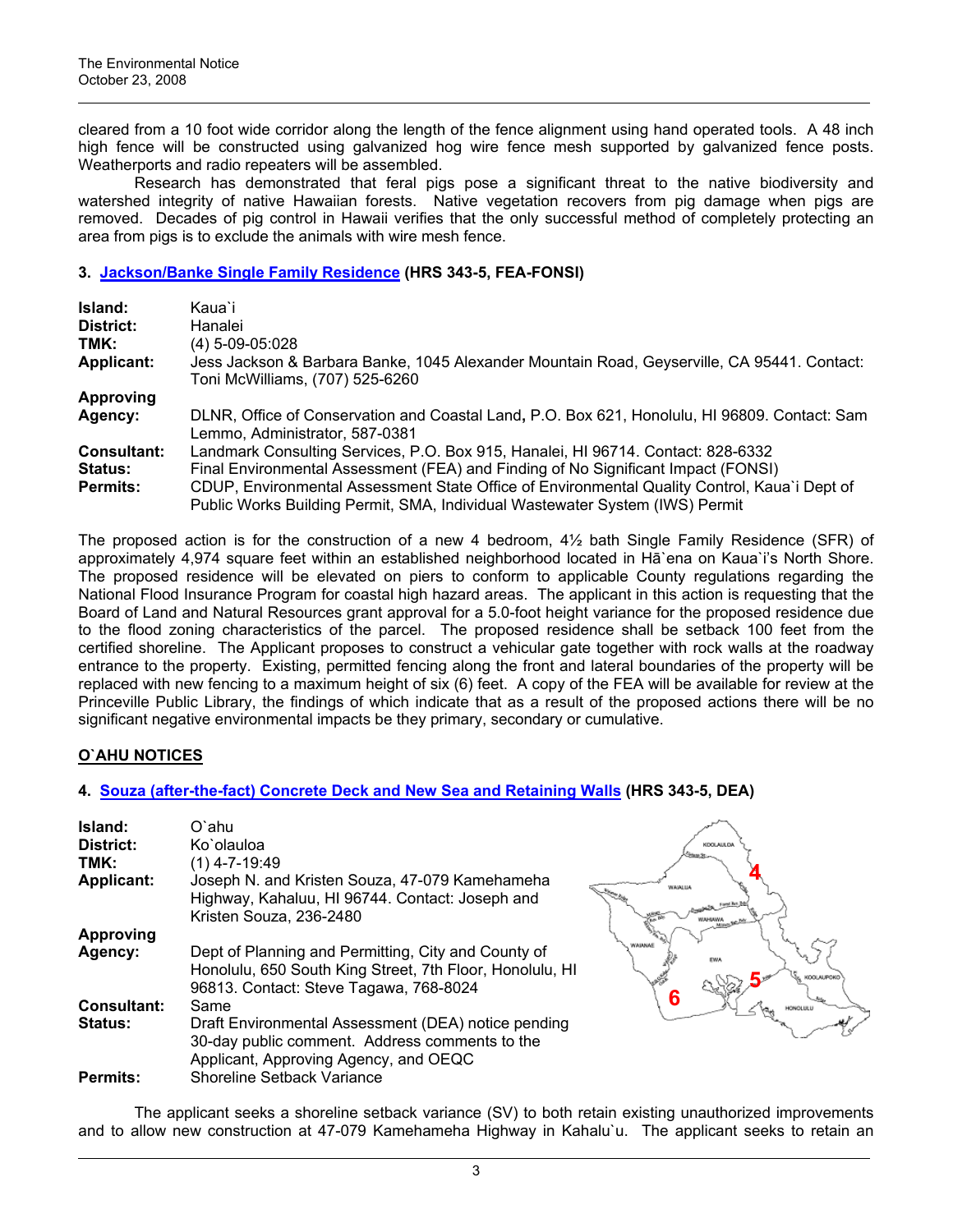existing 8-foot high concrete deck and aluminum safety railing, which are attached to the entire length of the existing dwelling, and a concrete stairway. The concrete stairway leads down from the deck to the sloped bank of the property below. The applicant proposes to construct a 10-foot high concrete rubble masonry (CRM) seawall along the entire 83-foot long shoreline boundary of the 9,000-square-foot lot zoned R-10 Residential District. The applicant also proposes to construct two (2) 12-foot high tiered CRM retaining walls. They indicate these walls are necessary to stabilize the banks of the site, which slopes downward from the street from 35 feet to mean sea level.

 The Dept of Planning and Permitting (DPP) issued the applicant a citation in August 2003 (2003/NOV-09- 021) for the construction of the concrete deck, aluminum railing, and stairway without first obtaining a SV. In November 2003, a Notice of Order (No. 2003/NOO-223) was issued by the DPP. The NOO included an initial fine of \$500 for each lot and notified the applicant/landowner that daily fines of \$50 per day were to commence after September 3, 2007. Construction of the proposed seawall and two (2) retaining walls, as well as retaining the illegal structure, requires that an SV be obtained from the DPP. As an improvement that is considered accessory to the single-family use of the lot, the seawall is not considered development and, therefore, is exempt from Special Management Area requirements.

## **5. [Whole Stadium Improvements, Aloha Stadium](http://oeqc.doh.hawaii.gov/Shared%20Documents/EA_and_EIS_Online_Library/Oahu/2000s/2008-10-23-OA-FEA-Aloha-Stadium-Improvements.pdf) (HRS 343-5, FEA-FONSI)**

| Island:<br>District:<br>TMK:<br>Proposing | O'ahu<br>Honolulu<br>(1) 9-9-03:61                                                                              |
|-------------------------------------------|-----------------------------------------------------------------------------------------------------------------|
| Agency:                                   | Dept of Accounting and General Services, PO Box 119, Honolulu, HI 96816. Contact: Ms. Chris                     |
| Approving                                 | Kinimaka, 586-0499                                                                                              |
| Agency:                                   | Same                                                                                                            |
| <b>Consultant:</b>                        | Myounghee Noh and Assoc., LLC, 99-1046 Iwaena Street, 210A, Aiea, HI 96701. Contact:<br>Myounghee Noh, 484-9215 |
| <b>Status:</b>                            | Final Environmental Assessment (FEA) and Finding of No Significant Impact (FONSI)                               |
| <b>Permits:</b>                           | Noise, NPDES, Waiver for off-street parking and maximum building density requirements, building                 |

 The Dept of Accounting and General Services is proposing whole stadium improvements at Aloha Stadium in Honolulu. This environmental assessment explores the impacts of recommendations from two separate reports: The Aloha Stadium Planning Study report done by Wiss, Janney, Elstner Assoc., Inc., in 2005 and the Aloha Stadium Roof Deck Replacement Assessment report done by SSFM International, Inc, in 2007. The purpose for implementing the recommendations is to increase public functionality and aesthetics as well as increase the stadium's useful life by at least 30 years. Items that would be implemented include, but are not limited to, repair and maintenance of the high roof system, waterproofing material, seats and stands, parking lot; facility upgrade of toilets, guardrails, and passenger elevators; and improving existing layout of the stadium to increase revenue and enhance the game day experience for the fans. We anticipate that this project will have no direct impacts on resources, the environment, public health, economic or social welfare, etc. There may be a slight increase in traffic if the suggested improvements are put in place, however, the increase will not be significant and can be handled by public transportation options.

## **6. Waimā[nalo Gulch Sanitary Landfill Lateral Expansion](http://oeqc.doh.hawaii.gov/Shared%20Documents/EA_and_EIS_Online_Library/Oahu/2000s/2008-10-23-OA-FEIS-Waimanalo-Gulch-Sanitary-Landfill-Expansion-Vol-1.pdf) (HRS 343-5, FEIS)**

| Island:            | O`ahu                                                                                                                                                                                   |
|--------------------|-----------------------------------------------------------------------------------------------------------------------------------------------------------------------------------------|
| District:          | `Ewa                                                                                                                                                                                    |
| TMK:               | $(1)$ 9-2-3:72 and 73                                                                                                                                                                   |
| <b>Proposing</b>   |                                                                                                                                                                                         |
| Agency:            | City & County of Honolulu, Dept of Environmental Services, 1000 Uluohia Street, 3 <sup>rd</sup> Floor, Kapolei,<br>HI, 96707. Contact: Eric S. Takamura, Ph.D., P.E., Director 768-3486 |
| <b>Accepting</b>   |                                                                                                                                                                                         |
| <b>Authority:</b>  | City & County of Honolulu, Dept of Planning and Permitting, 650 South King Street, 7 <sup>th</sup> Floor,<br>Honolulu, HI, 96813. Contact: Henry Eng, FAICP, Director 768-8000          |
| <b>Consultant:</b> | R. M. Towill Corporation, 2024 North King Street, Suite 200, Honolulu, HI, 96819-3470. Contact:<br>Brian Takeda, 842-1133                                                               |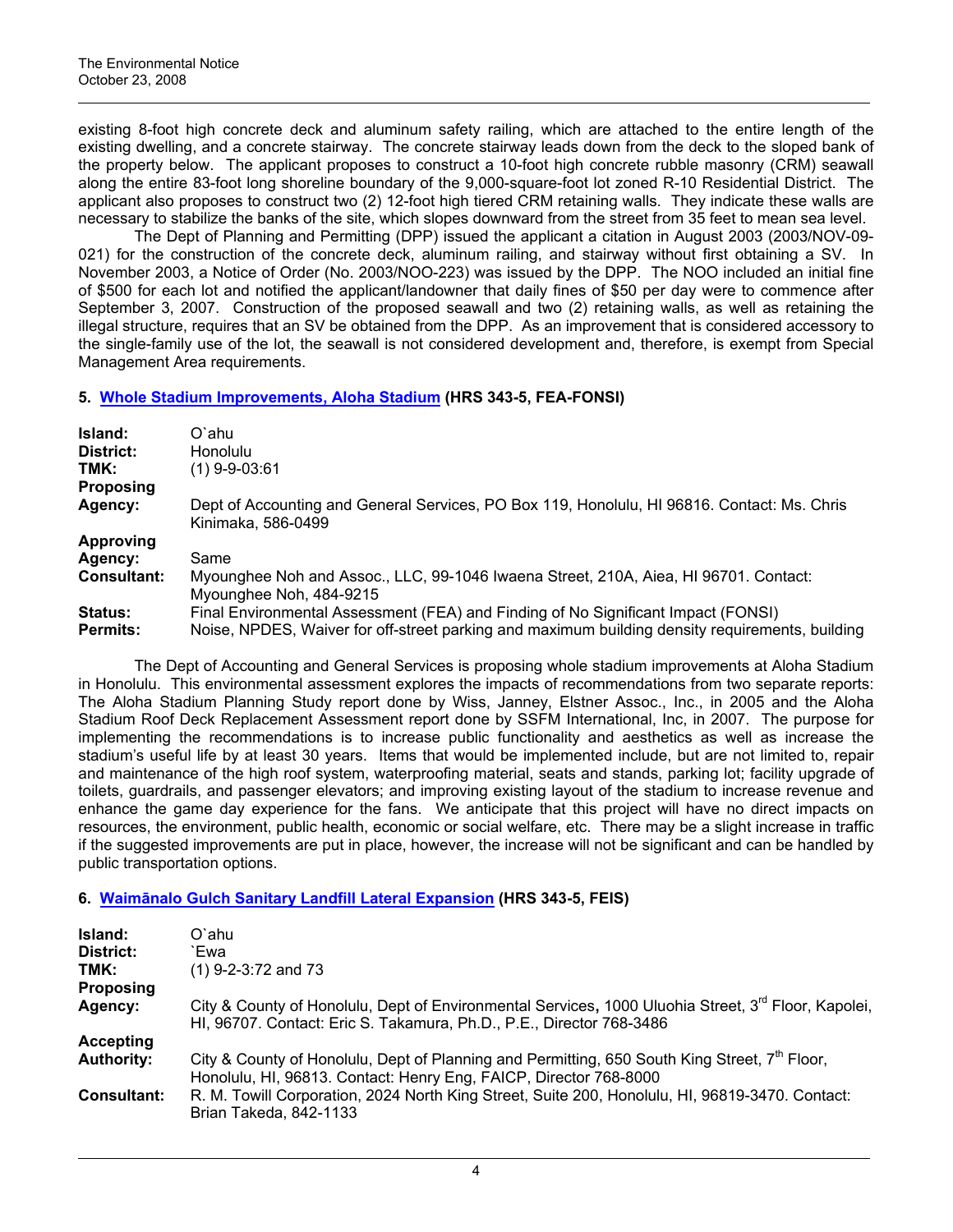- **Status:** Final environmental impact statement (FEIS) files and accepted by the accepting authority. There is no comment period.
- **Permits:** EPA, Title V, Clean Air Act, Covered Source Permit; Federal Communications Commission License, Radio Authorization; State Dept of Health, Solid Waste Management Permit; National Pollutant Discharge Elimination System (NPDES) Permit; Applications for Discharges of Storm Water Associated with Construction Activities (NOI C) and Industrial Activities (NOI B); State Special Use Permit or State Land Use District Boundary Amendment; Grubbing, Grading, Stockpiling, and Building Permits

The Project involves the lateral expansion of the Waimānalo Gulch Sanitary Landfill (WGSL). Approximately 92.5 acres of the 200-acre property are proposed for landfill expansion and accessory uses. The expansion will provide additional capacity to accept waste for approximately 15 years. Potential adverse effects include: modification to existing landforms, dust, mud tracking onto highway, noise and odors and other potentially noxious air emissions, windblown litter, view impacts, effects to archaeological/cultural resources, potential for release of leachate into the brackish groundwater, the perception of environmental injustice, and traffic hazards. Mitigative measures, including use of a community benefits package, are proposed to address any adverse impacts. Positive effects include: the creation of direct, indirect and induced jobs, and increased taxable revenues as the result of project construction and operation, and implementation of the City's long term solid waste management strategies. Upon completion of landfilling, it is anticipated that the WGSL would be closed and monitored in accordance with applicable State and federal codes. Click here for [Vol 2](http://oeqc.doh.hawaii.gov/Shared%20Documents/EA_and_EIS_Online_Library/Oahu/2000s/2008-10-23-OA-FEIS-Waimanalo-Gulch-Sanitary-Landfill-Expansion-Vol-2.pdf) (41 mb) and [Vol 3](http://oeqc.doh.hawaii.gov/Shared%20Documents/EA_and_EIS_Online_Library/Oahu/2000s/2008-10-23-OA-FEIS-Waimanalo-Gulch-Sanitary-Landfill-Expansion-Vol-3.pdf) (65 mb).

## **MAUI NOTICES**

## **7. [Davison Waterline Improvements](http://oeqc.doh.hawaii.gov/Shared%20Documents/EA_and_EIS_Online_Library/Maui/2000s/2008-10-23-MA-DEA-Davison-Waterline-Improvements.pdf) (HRS 343-5, DEA)**

| Island:           | Maui                                                                                                       |  |
|-------------------|------------------------------------------------------------------------------------------------------------|--|
| District:         | LAHAINA<br>Makawao                                                                                         |  |
| TMK:              | <b>WAILUKL</b><br>$(2)$ 2-8-03:59                                                                          |  |
| <b>Applicant:</b> | Maui Integrated Solutions Inc., 2310 Umi Place, Haiku, HI                                                  |  |
|                   | 96708. Contact: Kevin Davison, Managing Member, 575-<br>MAKAWAC                                            |  |
|                   | 2328                                                                                                       |  |
| <b>Approving</b>  |                                                                                                            |  |
| Agency:           | Maui County Dept of Water Supply, 200 South High                                                           |  |
|                   | Street, Wailuku, HI 96793. Jeffrey Eng, Director 270-7816                                                  |  |
| Consultant:       | Land & Water Planning and Consulting, 65 Lihiwai Place, Haiku, HI 96708. Contact: Maria N.<br>Isotov-Chang |  |
| <b>Status:</b>    | Draft Environmental Assessment (DEA) notice pending 30-day public comment. Address                         |  |
|                   | comments to the Applicant, Approving Agency, Consultant, and OEQC                                          |  |
| <b>Permits:</b>   | State Highways Right-of entry, Permit to Perform Work, Grading, Building, SMA                              |  |

The applicant proposes the installation of underground utilities and appurtenant aboveground fixtures less than four feet in height (standpipes) along existing corridors of Hana Highway and Kai Huki Road. Please refer to "Appendix H – Construction Plans" of Subject Draft Environmental Assessment. The proposed installation of utilities and appurtenant aboveground fixtures less than four feet in height along existing corridors is herewith described (enclosed herewith in proceeding Appendixes are corresponding SHPD review letter, project plans, and photos):

- 1. Within existing corridor of Hana Highway, the proposed utility work is 1300 linear feet of eightinch waterline and one new standpipe less than four feet in height.
- 2. Within existing corridor of Kai Huki Road, the access to Opana Point the proposed utility work is 1200 linear feet of four-inch waterline and three new standpipes less than four feet in height.
- 3. All work will be performed in adjacent to existing highway and roadway corridors at a depth of three feet.

Anticipated impacts are mainly construction related and will be mitigated through Best Management Practices.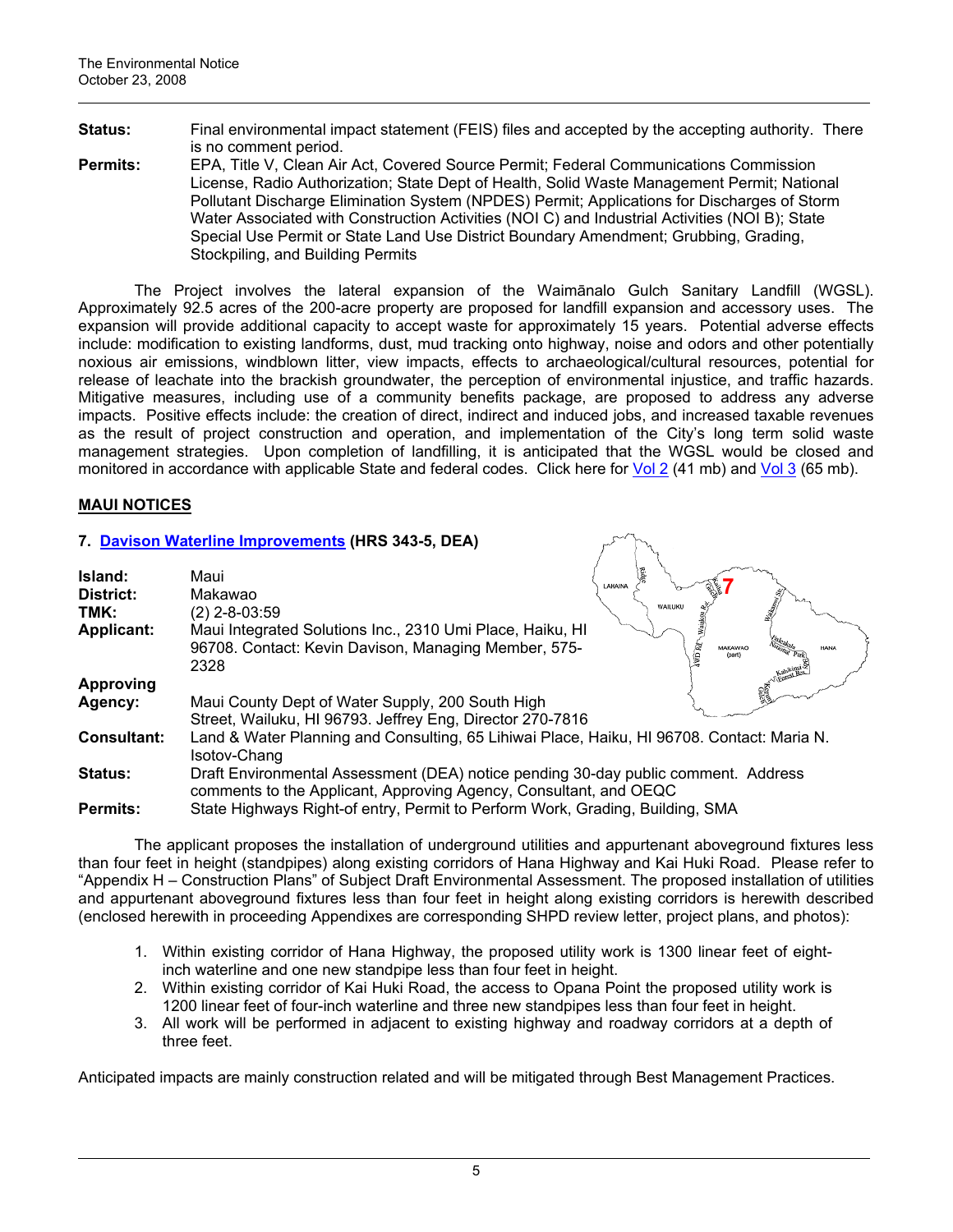## **HAWAI`I NOTICES**

#### **8. [Joseph Single Family Residence](http://oeqc.doh.hawaii.gov/Shared%20Documents/EA_and_EIS_Online_Library/Hawaii/2000s/2008-10-23-HA-DEA-Joseph-Residence.pdf) (HRS 343-5, DEA)**

| Island:            | Hawai`i                                                      |
|--------------------|--------------------------------------------------------------|
| District:          | North Hilo                                                   |
| TMK:               | $(3)$ 3-6-02:39                                              |
| <b>Applicant:</b>  | Lee Joseph, PO Box 672, Kilauea, HI 96754                    |
| <b>Approving</b>   |                                                              |
| Agency:            | DLNR, Office of Conservation and Coastal Lands, PO Box 621,  |
|                    | Honolulu, HI 96809. Contact: Michael Cain, 587-0048          |
| <b>Consultant:</b> | Lori Mikkelson, PO Box 291, Laupahoehoe, HI 96764. 969-3882  |
| <b>Status:</b>     | Draft Environmental Assessment (DEA) notice pending 30-day   |
|                    | public comment. Address comments to the Applicant,           |
|                    | Approving Agency, Consultant, and OEQC                       |
| <b>Permits:</b>    | Approval-Project Construction Plans, Plan Approval,          |
|                    | Wastewater System Approval, Conservation District Use Permit |



The applicants propose to build a 3231 square foot single family residence. The single story building will contain three bedrooms, two bathrooms, a lanai, and a two-car garage attached to the residence by a covered walkway. The parcel is near Laupāhoehoe State Park, and will be accessed by the gravel Old Mill Road, a.k.a. the Old Branco Road. There are residences to the north of the parcel. The parcel slopes gently, from 70 feet above sea level to 90 feet. The closest shoreline is a rocky beach. The property itself is currently undeveloped; however, it has been extensively disturbed in the past. The project involves 64 cubic yards of cut and fill. The parcel does not contain any significant endangered or threatened species. The presence of feral pigs makes the site unsuitable for indigenous ecosystem restoration. The house site is dominated by alien grasses and shrubland. The applicant will keep one acre as grassland; this will be mowed in order to control for feral pigs and rodents. There are no known archaeological features on the property. The project is setback 160' from the front property line, 119' from the back, and 166' and 38' from either side.

#### **9. [Hilo Family Entertainment Center](http://oeqc.doh.hawaii.gov/Shared%20Documents/EA_and_EIS_Online_Library/Hawaii/2000s/2008-10-23-HA-DEA-Hilo-Family-Entertainment-Center.pdf) (HRS 343-5, DEA)**

| Island:            | Hawai`i                                                                                            |
|--------------------|----------------------------------------------------------------------------------------------------|
| District:          | South Hilo                                                                                         |
| TMK:               | (3) 2-2-30:17 & 19                                                                                 |
| <b>Applicant:</b>  | Ho`oluana Place LLC, P.O. Box 6150, Kamuela, HI 96743. Contact: Mr. Thomas H Yamamoto,<br>885-3411 |
| <b>Approving</b>   |                                                                                                    |
| Agency:            | County of Hawai'i Planning Dept, 101 Pauahi Street, Suite 3, Hilo, HI 96720-4224. Contact:         |
|                    | Christopher Yuen, Tel: 961-8288, Fax: 961-8742                                                     |
| <b>Consultant:</b> | PBR HAWAII, 1001 Bishop Street, ASB Tower, Suite 650, Honolulu, HI 96813. Contact: Tom             |
|                    | Schnell, Senior Associate, Tel: 521-5631, Fax: 523-1402                                            |
| Status:            | Draft Environmental Assessment (DEA) notice pending 30-day public comment. Address                 |
|                    | comments to the Applicant, Approving Agency, Consultant, and OEQC                                  |
| <b>Permits:</b>    | Special Management Area Use Permit; Plan Approval; NPDES; Grading & Building Permits               |

Ho`oluana Place, LLC proposes to create Hilo Family Entertainment Center, including a new bowling alley, family amusements such as mini-golf and laser-tag together with new restaurants and retail shops in central Hilo. The center is intended to be a welcome addition to the Hilo community because it is intended to provide entertainment for families. The Hilo Family Entertainment Center will be constructed in two phases. In the first phase, the applicant proposes a family entertainment center, a 37,000+ square foot facility on the Kekūanaō`a Street end of the property. The second phase will be an approximately 16,000 square foot retail facility, to be located at the Hualani Street end of the property.

Positive impacts include the provision of centrally located entertainment that is safe and family friendly. Potential adverse environmental impacts include short-term impacts to air quality and noise levels due to construction. The Draft EA contains an analysis of potential impacts and associated mitigation measures to ensure potential adverse impacts are minimized or mitigated.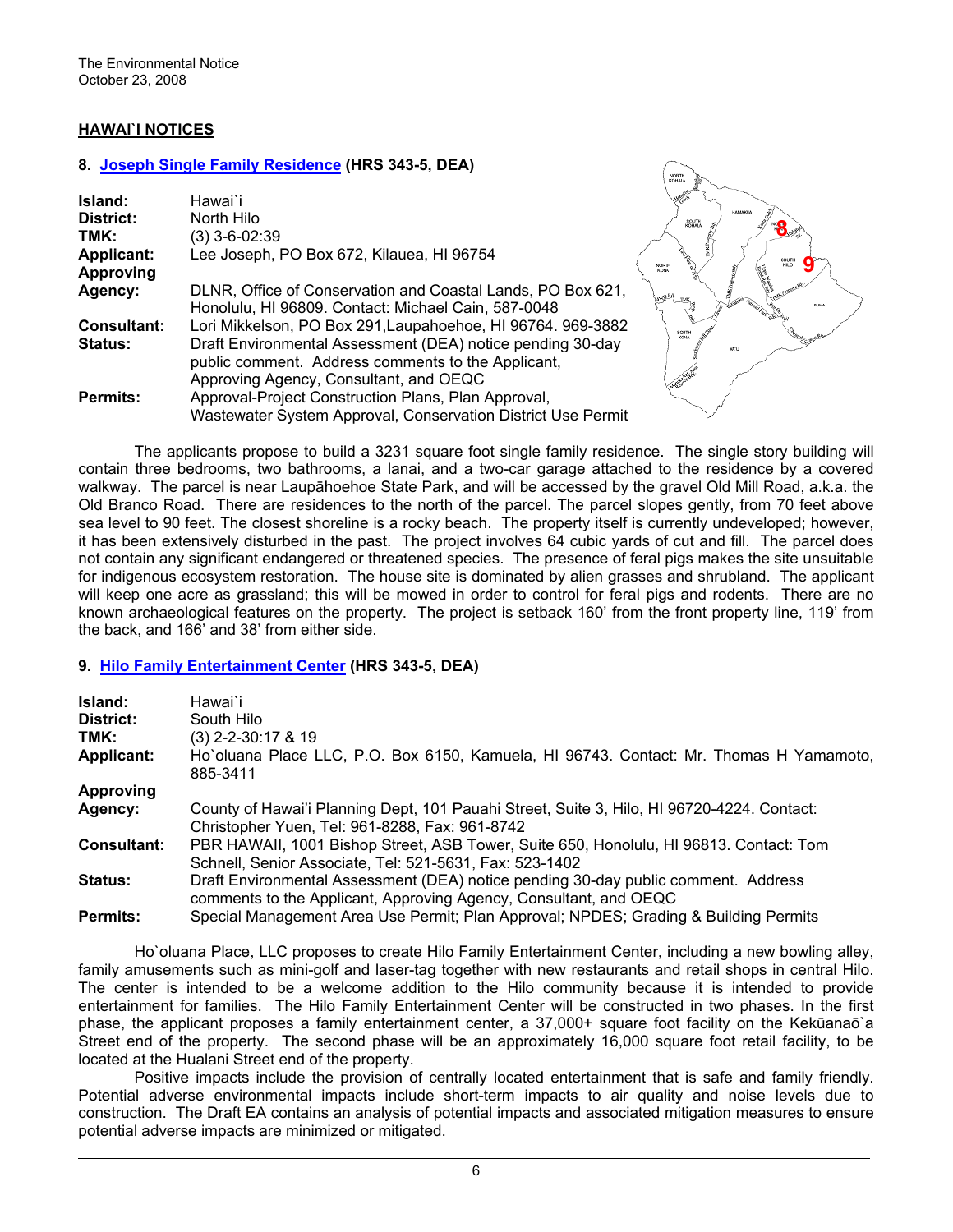## **STATEWIDE NOTICES**

#### **10. [Hawai`i Army National Guard Integrated Cultural Resources Management Plan](http://oeqc.doh.hawaii.gov/Shared%20Documents/EA_and_EIS_Online_Library/Statewide/2000s/2008-10-23-ST-FEA-Integrated-Cultural-Resources-Man-Plan.pdf) (HRS 343 FEA-FONSI)**

| Island:            | Statewide                                                                                |
|--------------------|------------------------------------------------------------------------------------------|
| <b>Applicant:</b>  | Hawai'i Army National Guard, 3949 Diamond Head Road, Honolulu, HI 96816. Contact: Angela |
|                    | Kieran-Vast 672-1255 or email: angela.kieranvast@us.army.mil                             |
| <b>Approving</b>   |                                                                                          |
| Agency:            | same                                                                                     |
| <b>Consultant:</b> | same                                                                                     |
| <b>Status:</b>     | Final Environmental Assessment (FEA) and Finding of No Significant Impact (FONSI)        |

The Hawai`i Army National Guard (HIARNG) announces the availability for public review the Final Environmental Assessment (EA) and Draft Finding of No Significant Impact (FONSI) for implementing a statewide Integrated Cultural Resources Management Plan (ICRMP).

The HIARNG proposes to implement the ICRMP for its facilities in Hawai`i during fiscal years 2008 through 2012. Department of Defense Instruction 4715.3, Environmental Conservation Program, and Army Regulation (AR) 200-1, Environmental Protection and Enhancement, require development of an ICRMP. The ICRMP establishes explicit responsibilities, standard operating procedures (SOPs), and long-range goals for managing cultural resources at HIARNG lands, in compliance with all applicable laws and regulations, while ensuring the safety and efficiency of federal and state missions. Cultural resources include historic properties, cultural items, Native Hawaiian sacred sites, collections, and archaeological resources. The Proposed Action is the HIARNG's Preferred Alternative.

In addition to the Proposed Action, the HIARNG analyzed a No-Action Alternative. Current cultural resources management measures would remain in effect under the No-Action Alternative, but there would be no comprehensive plan to integrate mission needs with cultural resources protection. The No-Action Alternative is not viable to the HIARNG because it does not meet the requirements of AR 200-1 and DODI 4715.3. An environmental analysis of a No-Action Alternative is required by CEQ regulations to serve as a benchmark against which the Proposed Action can be evaluated. Copies of the Final ICRMP/EA and Draft FONSI are available for review at the HIARNG environmental office, and at public libraries on each island.

The Final ICRMP/EA and Draft FONSI will be available for public review and comment for 15 days after publication of the notice of availability. The Final ICRMP/EA and Draft FONSI will be available for review at locations listed in the notice of availability. Written comments may be submitted to the HIARNG, Environmental Office, ATTN: Ms. Angela Kieran-Vast, 3949 Diamond Head Rd., Honolulu, HI 96816.

## **COASTAL ZONE NOTICES**

#### **Federal Consistency Reviews**

The Hawai`i Coastal Zone Management (CZM) Program has received the following federal actions to review for consistency with the CZM objectives and policies in Chapter 205A, HRS. This public notice is being provided in accordance with section 306(d) (14) of the National Coastal Zone Management Act of 1972, as amended. For general information about CZM federal consistency please call John Nakagawa with the Hawai`i CZM Program at 587-2878. For neighboring islands use the following toll free numbers: Lāna`i & Moloka`i: 468-4644 x72878, Kaua`i: 274-3141 x72878, Maui: 984-2400 x72878 or Hawai`i: 974-4000 x72878. For specific information or questions about an action listed below please contact the CZM staff person identified for each action. Federally mandated deadlines require that comments be received by the date specified for each CZM consistency review. Comments may be submitted to: Office of Planning, Dept of Business, Economic Development and Tourism, P.O. Box 2359, Honolulu, HI 96804. Email: [jnakagaw@dbedt.hawaii.gov](mailto:jnakagaw@dbedt.hawaii.gov) or Fax: 587-2899.

**Kahului Commercial Harbor Pier 2C Mooring Modification, Maui** 

| Applicant:      | State Department of Transportation Harbors Division |
|-----------------|-----------------------------------------------------|
| Contact:        | Marshall Ando, 587-1961                             |
| Federal Action: | <b>Federal Permit</b>                               |
| Federal Agency: | U.S. Army Corps of Engineers                        |
| CZM Contact:    | John Nakagawa, 587-2878, jnakagaw@dbedt.hawaii.gov  |
| Location:       | Kahului Commercial Harbor Pier 2C                   |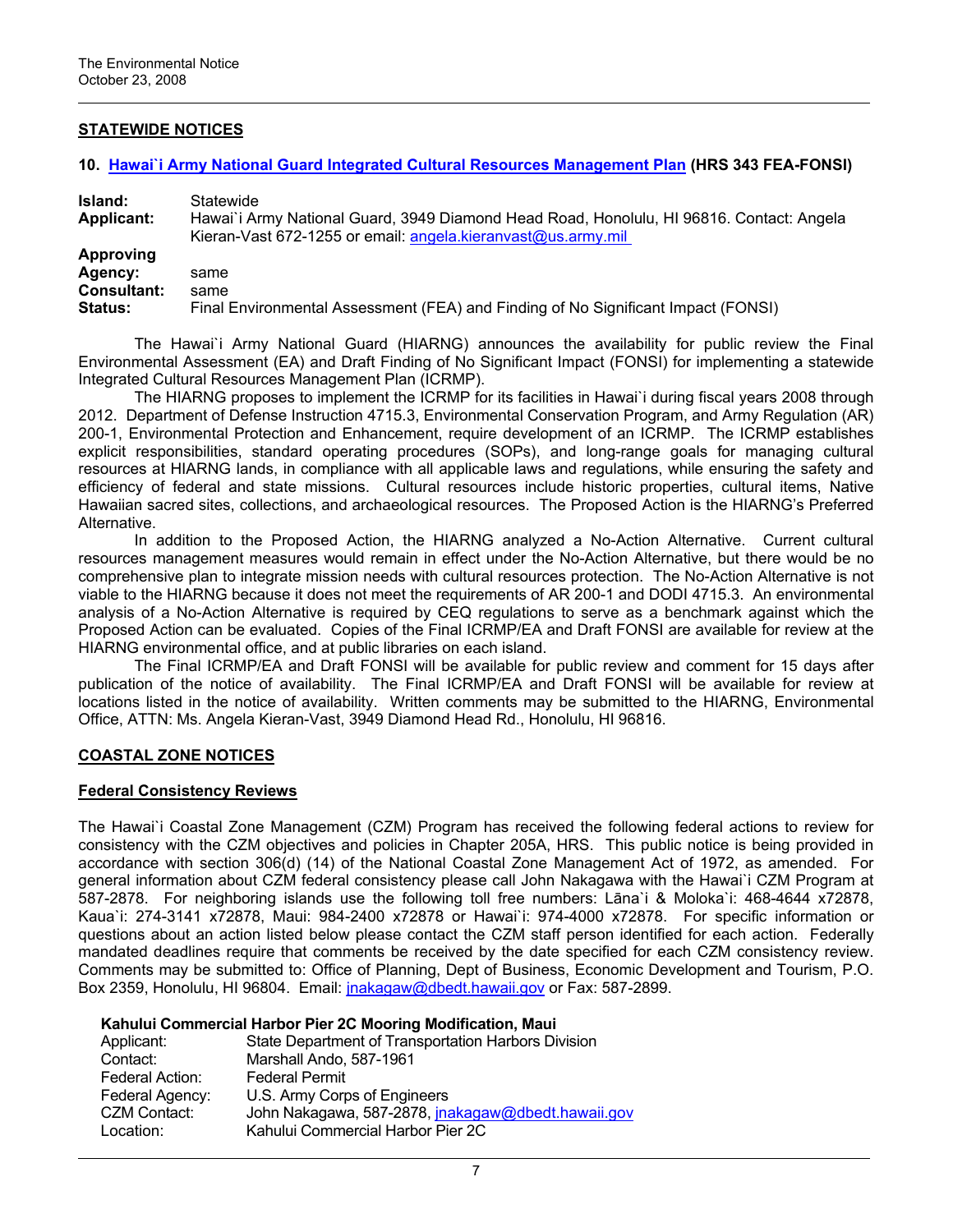| TMK:<br>Proposed Action:                                                                                 | $(2)$ 3-7-1:22<br>Modify the existing mooring system at Pier 2C, Kahului Commercial Harbor, which supports<br>ferry operations. The existing soft-line mooring system is proposed to be modified to include a<br>mooring chain to connect Pier 2C to the outward side of the Manaiakalani Barge and three<br>anchor chains to steady the barge during loading and unloading operations. During ferry<br>operations, the modified mooring system would draw the barge against the pier using a<br>winching system. When not in operation, the mooring line will be slackened and the barge will<br>be held in-place by the anchors. Currently a tugboat runs continuously during loading and<br>unloading operations to steady the barge. The modified mooring system would eliminate the<br>need for the tugboat. |
|----------------------------------------------------------------------------------------------------------|-------------------------------------------------------------------------------------------------------------------------------------------------------------------------------------------------------------------------------------------------------------------------------------------------------------------------------------------------------------------------------------------------------------------------------------------------------------------------------------------------------------------------------------------------------------------------------------------------------------------------------------------------------------------------------------------------------------------------------------------------------------------------------------------------------------------|
| Comments Due:                                                                                            | November 6, 2008                                                                                                                                                                                                                                                                                                                                                                                                                                                                                                                                                                                                                                                                                                                                                                                                  |
| Applicant:<br>Contact:<br>Federal Action:<br>Federal Agency:<br><b>CZM Contact:</b><br>Location:<br>TMK: | Kaipapa`u Stream Bridge Replacement, Hau`ula, O`ahu<br>State Department of Transportation Highways Division<br>Chester Koga, R.M. Towill Corporation, 842-1133<br><b>Federal Funds</b><br>Federal Highway Administration (FHWA)<br>John Nakagawa, 587-2878, <i>jnakagaw@dbedt.hawaii.gov</i><br>Kamehameha Highway at Kaipapa'u Stream<br>$(1)$ 5-4-11 & 5-4-18                                                                                                                                                                                                                                                                                                                                                                                                                                                   |
| Proposed Action:<br>Comments Due:                                                                        | Receive and use federal funds from FHWA to construct a replacement bridge for the<br>Kaipapa'u Stream Bridge. The proposed replacement bridge design has increased<br>dimensions (110 feet long by 57 feet wide) from the existing bridge (82 feet long by 28.4 feet<br>wide) and includes two travel lanes, two shoulders, and two separate pedestrian/bicycle lanes.<br>The replacement bridge will meet federal and state bridge and roadway standards and is<br>needed to mitigate bridge maintenance concerns, increase traffic safety, and meet the<br>projected vehicle usage of Kamehameha Highway.<br>November 6, 2008                                                                                                                                                                                   |
|                                                                                                          |                                                                                                                                                                                                                                                                                                                                                                                                                                                                                                                                                                                                                                                                                                                                                                                                                   |

## **Special Management Area (SMA) Minor Permits**

Pursuant to Ch. 205A-30, HRS the following is a list of SMA Minor permits that have been approved or are pending by the respective county/state agency. For more information about any of the listed permits, please contact the appropriate county/state Planning Department. Honolulu (523-4131); Hawai`i (961-8288); Kaua`i (241-6677); Maui (270-7735); Kaka`ako (Honolulu) or Kalaeloa Community Development District (587-2840).

| <b>Special Management Area (SMA) Minor Permits</b> |                                                           |                         |  |
|----------------------------------------------------|-----------------------------------------------------------|-------------------------|--|
| Location (TMK)                                     | <b>Description (File No.)</b>                             | <b>Applicant/Agent</b>  |  |
| O'ahu: Kamehameha                                  | Addition to 12 panel antennas to an existing Utility      | <b>Verizon Wireless</b> |  |
| Highway - Punalu'u $(5-3-8.1)$                     | Installation, Type A on the roof of the Hanohano Hale and |                         |  |
|                                                    | an emergency generator on the ground (2008/SMA-44)        |                         |  |
| O'ahu: 2005 Kalia Road $-$                         | T-Mobile Utility Installation, Type A (2008/SMA-48)       | T-Mobile                |  |
| Waikiki (2-6-9:9)                                  |                                                           |                         |  |

## **Shoreline Notices**

## **Shoreline Certification Applications**

Pursuant to HRS §205A-42 and §13-222-12, HAR, the following shoreline certification applications are available for inspection at the DLNR District Land Offices on Kaua`i, Hawai`i and Maui and in Room 220, 1151 Punchbowl St., Honolulu (587-0414). All comments shall be submitted in writing to the State Land Surveyor, 1151 Punchbowl Street, Room 210, Honolulu, HI 96813 and postmarked no later than 15 calendar days from the date of the public notice of the application. If there are any questions, please call Ian Hirokawa at 587-0420.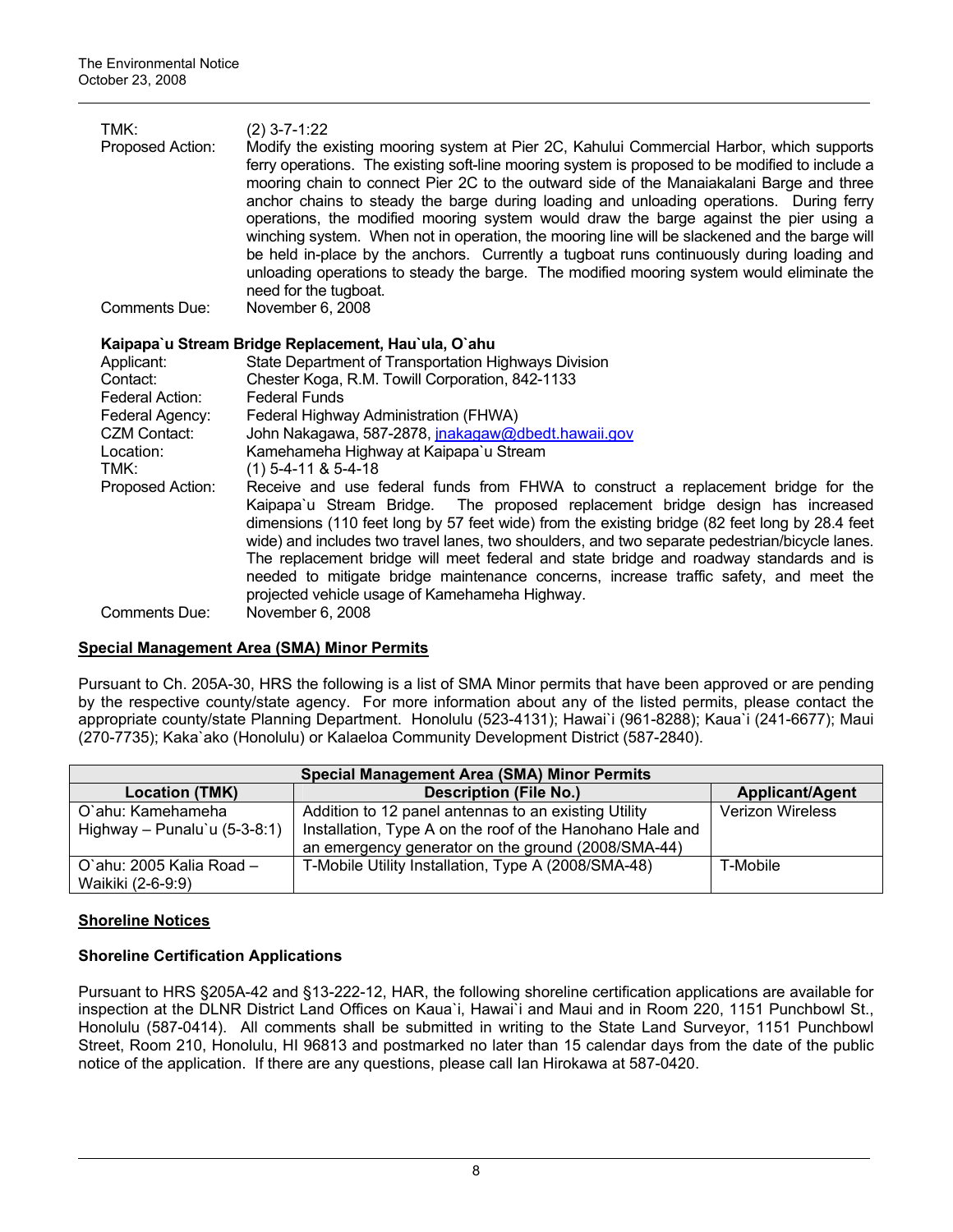| File No. | <b>Date</b> | Location                                                                                                                                                                                                               | <b>Applicant/Owner</b>                                                       | <b>TMK</b>                          |
|----------|-------------|------------------------------------------------------------------------------------------------------------------------------------------------------------------------------------------------------------------------|------------------------------------------------------------------------------|-------------------------------------|
| OA-1267  | 10/2/08     | Lot H-1 (Map 17) of Land Court Application 979,<br>Kahalu'u Fish Pond, situate at Kahalu'u,<br>Ko'olaupoko, O'ahu<br>Address: 47-507 Kamehameha Highway<br>Purpose: Determine setback                                  | Engineers<br>Surveyors Hawaii,<br>Inc./ World of<br>Aloha, Inc.              | 4-7-11:01                           |
| OA-1268  | 10/6/08     | Lot 2 of Kawailoa Beach Lots, Section D as shown<br>on Bishop Estate Map 4210 situate at Kawailoa,<br>Waialua, O'ahu<br>Address: 61-379 Kamehameha Highway<br>Purpose: Building setback requirement                    | Jaime F.<br>Alimboyoguen/<br><b>Beau Sheil</b>                               | $6 - 1 - 12:13$                     |
| OA-1269  | 10/9/08     | Lot 1 and Parcel 8 being a portion of R.P. 4483,<br>L.C. Aw. 7712, Ap. 6, Part 1 to M. Kekūanaō'a (no.<br>V. Kamamalu) situate at Ka`ākaukukui, Honolulu,<br>O'ahu<br>Address: 709 Kelikoi Street, 521 Ala Moana Blvd. | Ace Land<br>Surveying LLC/<br>Hawaii Community<br>Development<br>Association | $2 - 1 - 15:51;$<br>$2 - 1 - 60:08$ |
| MA-410   | 10/6/08     | Purpose: SMA Use Permit<br>Lot 23 of the Sunset Beach Lots Subdivision,<br>situate at Makaehu, Kuau, Hamakuapoko, Maui<br>Address: 129 Aleiki Place<br>Purpose: Building permit                                        | Akamai Land<br>Surveying, Inc./<br>Peter Hanson<br>(Agent)                   | $2 - 6 - 12:29$                     |
| MA-411   | 10/7/08     | Lot 45 of the Kama'ole Beach Lots H.T.S. Plat<br>1086 situate at Kama'ole, Kīhei, Maui<br>Address: 3032 South Kihei Road<br>Purpose: N/A                                                                               | Akamai Land<br>Surveying, Inc./<br><b>Frank Pritt</b>                        | 3-9-04:101                          |
| MO-143   | 10/3/08     | Lot 6 of the Moloka'i Beach Subdivision (por.<br>Royal Patent 6055, Land Commission Award 3677,<br>Apana 2 to Meau) situate at Kawela, Moloka'i<br>Address: Hooulu Place<br>Purpose: Building permit                   | Francis Y. Kihara/<br>Francis Y. Kihara                                      | 5-4-18:06                           |

## **Special Management Area (Chapter 25, Revised Ordinances of Honolulu)**

**Honolulu Community Action Program, Waianae District Center (FEA)** 

| Landowner:                  | State                                                                                                                                                                |  |  |
|-----------------------------|----------------------------------------------------------------------------------------------------------------------------------------------------------------------|--|--|
| Agent:                      | Lou Chan & Associates, Inc., ph: 596-7551                                                                                                                            |  |  |
| Location:                   | 85-855 Farrington Highway - Waianae                                                                                                                                  |  |  |
| TMK:                        | $8 - 5 - 2:12$                                                                                                                                                       |  |  |
| Proposal:                   | Renovation and expansion of a non-conforming meeting facility (community Center) with lies<br>within the Special Management Area (SMA) and requires a SMA Use Permit |  |  |
|                             | Determination: Finding of No Significant Impact (FONSI)                                                                                                              |  |  |
| First Assembly of God (FFA) |                                                                                                                                                                      |  |  |

## **First Assembly of God (FEA)**

| Landowner: | State                                                                                                                                                   |
|------------|---------------------------------------------------------------------------------------------------------------------------------------------------------|
| Agent:     | Group 70 International, Inc.,                                                                                                                           |
| Location:  | 47-323 Ahuimanu Road - Kahalu'u                                                                                                                         |
| TMK:       | 4-7-25:8 and 26                                                                                                                                         |
| Proposal:  | Demolition of all existing buildings and construction of anew sanctuary, multi-purpose building,<br>classroom buildings, and other accessory structures |
|            | Determination: Finding of No Significant Impact (FONSI)                                                                                                 |

## **CONSERVATION DISTRICT USE PERMITS**

Persons interested in commenting on the following Conservation District Use Application (Departmental Permit) must submit comments to the Department of Land and Natural Resources. Also, anyone interested in receiving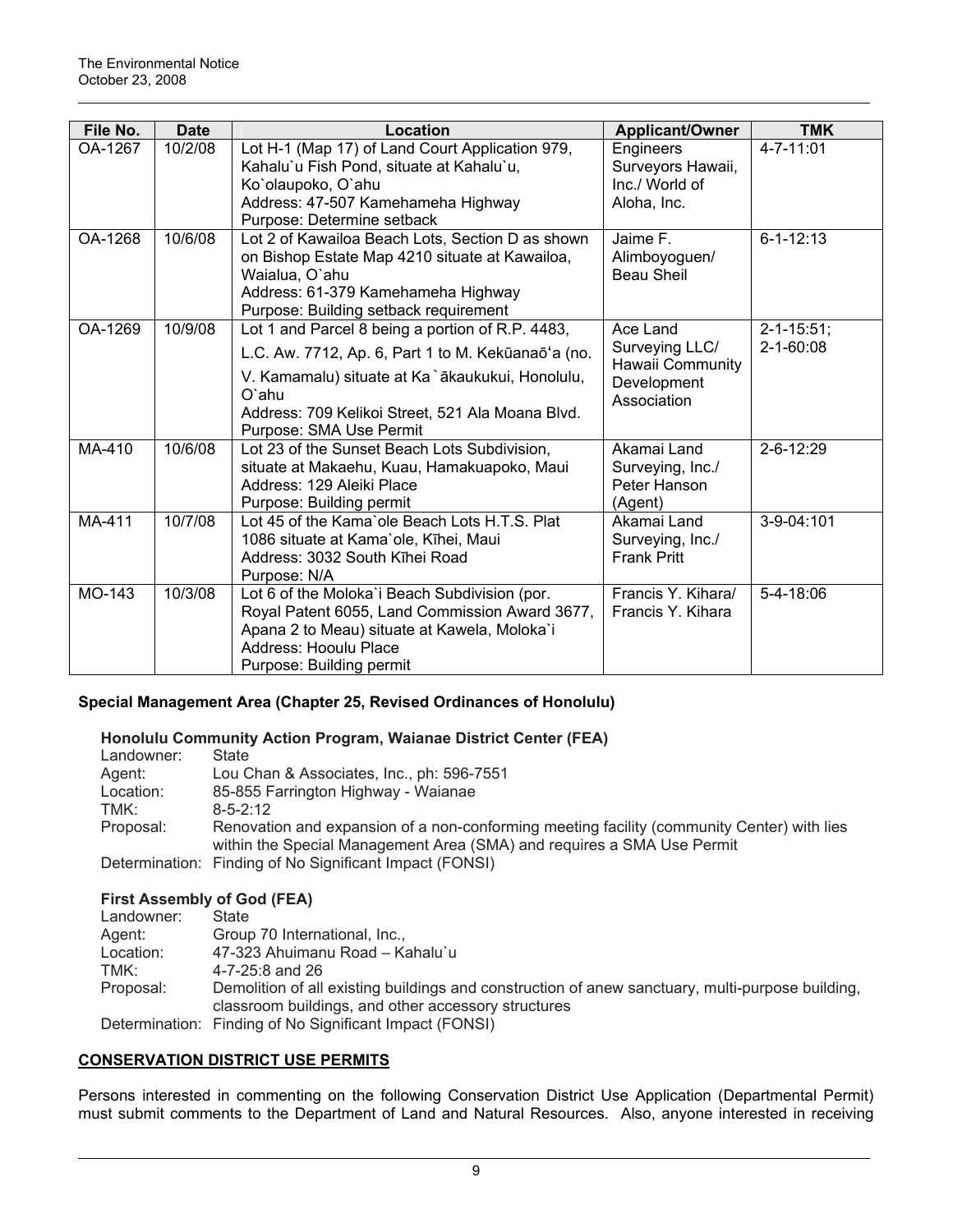notification of determinations on Conservation District Use Applications must submit requests to DLNR that include the following information:

- 1. Name and address of the requestor;
- 2. The permit for which the requestor would like to receive notice of determination; and
- 3. The date the notice was initially published in the Environmental Notice.

Both comments and requests for notification of determinations must be submitted to DLNR within thirty days from the initial date that the notice was published in the Environmental Notice. Please send comments and requests to: State Department of Land and Natural Resources, Office of Conservation and Coastal Lands, P.O. Box 621, Honolulu, HI 96809. DLNR will make every effort to notify those interested in the subject CDUA, it is not obligated to notify any person not strictly complying with the above requirements. For more information, contact Kimberly Tiger Mills of our Office of Conservation and Coastal Lands staff at 587-0382.

| File No.:                   | CDUA HA-3483                                                               |
|-----------------------------|----------------------------------------------------------------------------|
| <b>Applicant:</b>           | Federal Highway Administration                                             |
| Location:                   | Saddle Road (Milepost 11-19), South Hilo, Hawai'i County                   |
| TMK:                        | $(3)$ 2-6-18:04 & 10                                                       |
| <b>Proposed Action:</b>     | Saddle Road Improvements and Subdivision of Land                           |
| 343, HRS determination:     | Final Environmental Impact Statement (FEIS) was published in Office of     |
|                             | Environmental Quality Control's Environmental Notice on December 23, 1999  |
| <b>Applicant's Contact:</b> | Ron Terry 969-7090                                                         |
|                             |                                                                            |
| <b>File No.:</b>            | CDUA HA-3488                                                               |
| <b>Applicant:</b>           | Puakō Community Association                                                |
| Location:                   | Puakō, South Kohala District, Hawaii County                                |
| TMK:                        | $(3)$ 6-9-01:17 & 6-9-06:51                                                |
| <b>Proposed Action:</b>     | CUA HA-3488 for use of State-owned lands to construct Puakō Emergency Road |
|                             | for the Puakō Community Association.                                       |
| 343, HRS determination:     | FEA-FONSI was published in OEQC's Aug. 8, 2008 Environmental Notice        |

## **POLLUTION CONTROL PERMITS**

## **Dept of Health Permits**

The following pages contain a list of some pollution control permits currently before the State Dept. of Health. For more information about any of the listed permits, please contact the appropriate branch or Environmental Management Division at 919 Ala Moana Blvd, Honolulu, HI. Abbreviations are as follows: Clean Air Branch (**CAB**) 586-4200; Comments Due (**CD**); Covered Source Permit (**CSP**); Clean Water Branch (**CWB**) 586-4309; Issued (**I**); Solid and Hazardous Waste Branch (**SHWB**) 586-4226; Safe Drinking Water Branch (**SDWB**) 586-4258; None (**N**); NonCovered Source Permit (**NSP**); National Pollutant Discharge Elimination System under the Federal Clean Water Act (**NPDES**); Received (**R**); Temporary (**T**); Underground Injection Control (**UIC**); Not Applicable (**NA**).

| <b>Branch</b>      | <b>Applicant &amp; Permit Number</b> | <b>Project Location</b> | <b>Pertinent</b> | <b>Proposed Use</b>      |
|--------------------|--------------------------------------|-------------------------|------------------|--------------------------|
| <b>Permit Type</b> |                                      |                         | <b>Date</b>      |                          |
| Clean Air Branch,  | <b>Tradewinds Forest Products</b>    | Located at:             | Issued:          | <b>Boiler and Veneer</b> |
| 586-4200, Covered  | CSP No. 0625-01-C                    | O'okala, Hawai'i        | 10/3/08          | Dryer                    |
| Source Permit      | Initial Application                  |                         |                  |                          |
| Clean Air Branch,  | Maui Electric Company, Ltd.          | Located at:             | Issued:          | Eight (8) Diesel         |
| 586-4200, Covered  | CSP No. 0030-06-C                    | Miki Basin, Lana`i      | 10/8/08          | <b>Engine Generators</b> |
| Source Permit      | <b>Renewal Application</b>           |                         |                  |                          |
| Clean Air Branch,  | Tesoro                               | Located at:             | Issued:          | Hilo Petroleum           |
| 586-4200, Covered  | CSP No. 0066-3-C                     | 607 Kalanianaole Ave,   | 10/10/08         | Terminal No. 3           |
| Source Permit      | <b>Renewal Application</b>           | Hilo, HI                |                  |                          |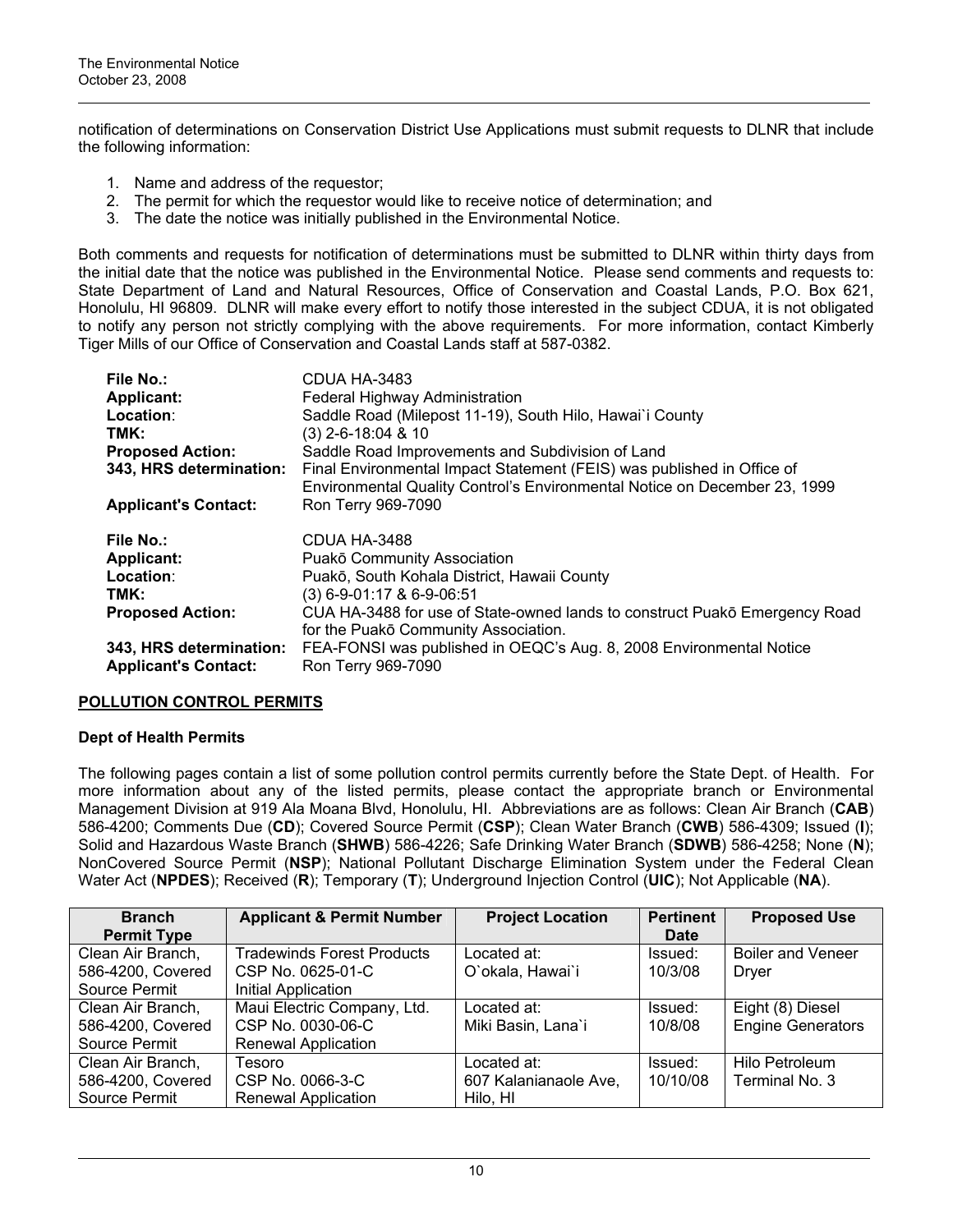## **FEDERAL NOTICES**

## **EIS and Integral National Historic Preservation Act (NHPA) Compliance for Fort Kamehameha Historic Housing District Alternatives at Hickam AFB, Hawaii**

The Air Force is in the process of preparing an Environmental Impact Statement (EIS) in accordance with the National Environmental Policy Act (NEP) of 1969, as amended: Council on Environmental Quality Regulations (40 CFR 1500-1508); and Air Force Environmental Impact Analysis Process (32 CFR Part 989). The EIS will evaluate the potential environmental impacts associated with disposition alternatives for the For Kamehameha Historic Housing District at Hickam Air Force Base, O`ahu, Hawai`i. Alternatives identified for evaluation will include various options that fall under the five categories of: adaptive use; relocation; deconstruction and salvage; demolitions; and the No Action alternative. Any proposed action could include a single action, or combination of actions, under the five categories above. Sub-actions under these categories may include leasing, sale, transfer to another government agency, and retention by the Air Force. The Air Force requests your input. Responses should be directed to the Point of Contact, Ms Tiffany Patrick, 449-3197 or by email at [tiffany.patrick@hickam.af.mil.](mailto:tiffany.patrick@hickam.af.mil) Please forward written comments to Ms. Patrick at 75 H Street, Bldg. 1202, Hickam AFB, HI 96853. Comments are also accepted on the project website at [www.fortkamehamehaeis.com.](http://www.fortkamehamehaeis.com/)

#### **New Bachelor Enlisted Quarters**

Marine Corps Base Hawai`i is seeking public comment on a proposal to construct a new Bachelor Enlisted

Quarters complex at MCBH Kāneʻohe Bay. The complex would consist of two 5-story structures and ancillary supporting facilities. The complex would be located between the Mōkapu Central Drainage Channel (MCDC) and an existing playing field/running track, east of "G" Street, between 3<sup>rd</sup> Street and Mōkapu Road (TMK 1-4-4-8). The proposed site is within FEMA Flood Insurance Rate Map (FIRM) Zone D (flood hazard undetermined but possible) and pursuant to Executive Order 11988 Floodplain Management. A separate MCBH study of the MCDC in 2003 identified the 100-year floodzone specifically surrounding the MCDC. A portion of the proposed BEQ site is located within this zone. Due to the lack of other, suitable building sites at MCBH Kaneohe, the proposed site, while located partially within a floodzone, is under consideration. No significant direct, indirect or cumulative environmental impacts are expected as a result of the proposed project. Mitigation measures would include raising the finished floor level of the structures, where necessary, to a level above the 100-year flood level, and sitedrainage improvements to encourage less runoff and to protect the water quality of the MCDC. Send comments to: Naval Facilities Engineering Command, Pacific, Public Affairs Officer, 258 Makalapa Dr, STE 100, Pearl Harbor HI 96860-3134., 472-1008 or email [don.rochon@navy.mil](mailto:don.rochon@navy.mil). Comment deadline: November 5, 2008.